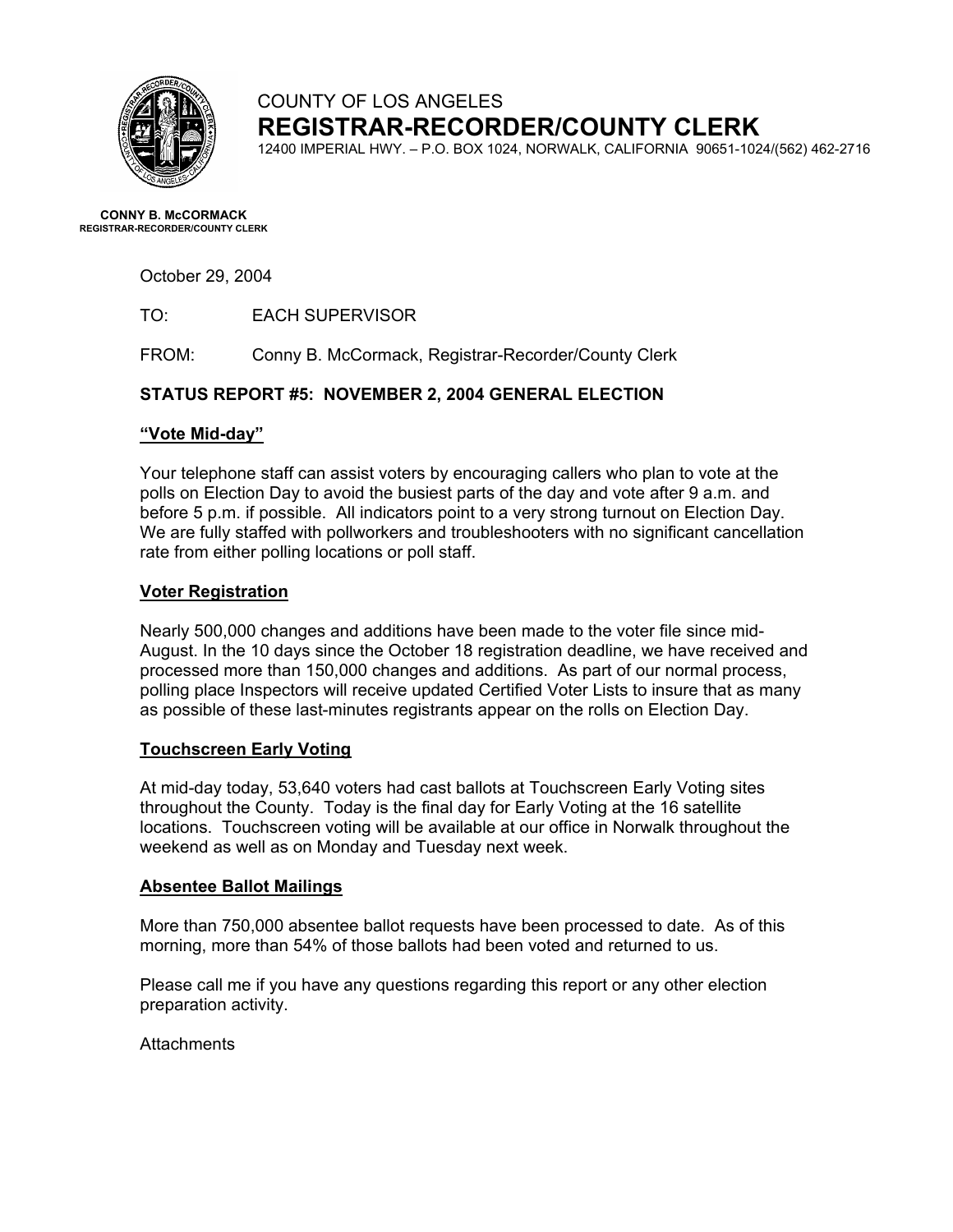## **NOVEMBER 2, 2004 PRESIDENTIAL GENERAL ELECTION STATUS OF EVENTS PERFORMED**

## SCHEDULED ACTUAL EVENT COMPLETION COMPLETION

2. Recruit and Appoint 11/01/04 Precinct Officers

> This election will involve 4,602 precincts requiring the recruitment of approximately 23,000 pollworkers. Recruitment of precinct officers is proceeding on schedule.

4. Testing of Election Night Data 11/02/04 Processing Hard/Ware and Programs

> Testing of election night tally programs is in process. This event is proceeding on schedule.

7. Precinct Supplies and Vote Recorders 10/23/04 10/23/04 Assembled

Supply box processing began on 10/21/04 and was completed on 10/23/04.

8. Booth and Supplies Picked-Up 10/24/04 10/24/04 By Precinct Inspectors

Booths and supplies were distributed to Precinct Inspectors on October 23 and 24, 2004. This event is complete.